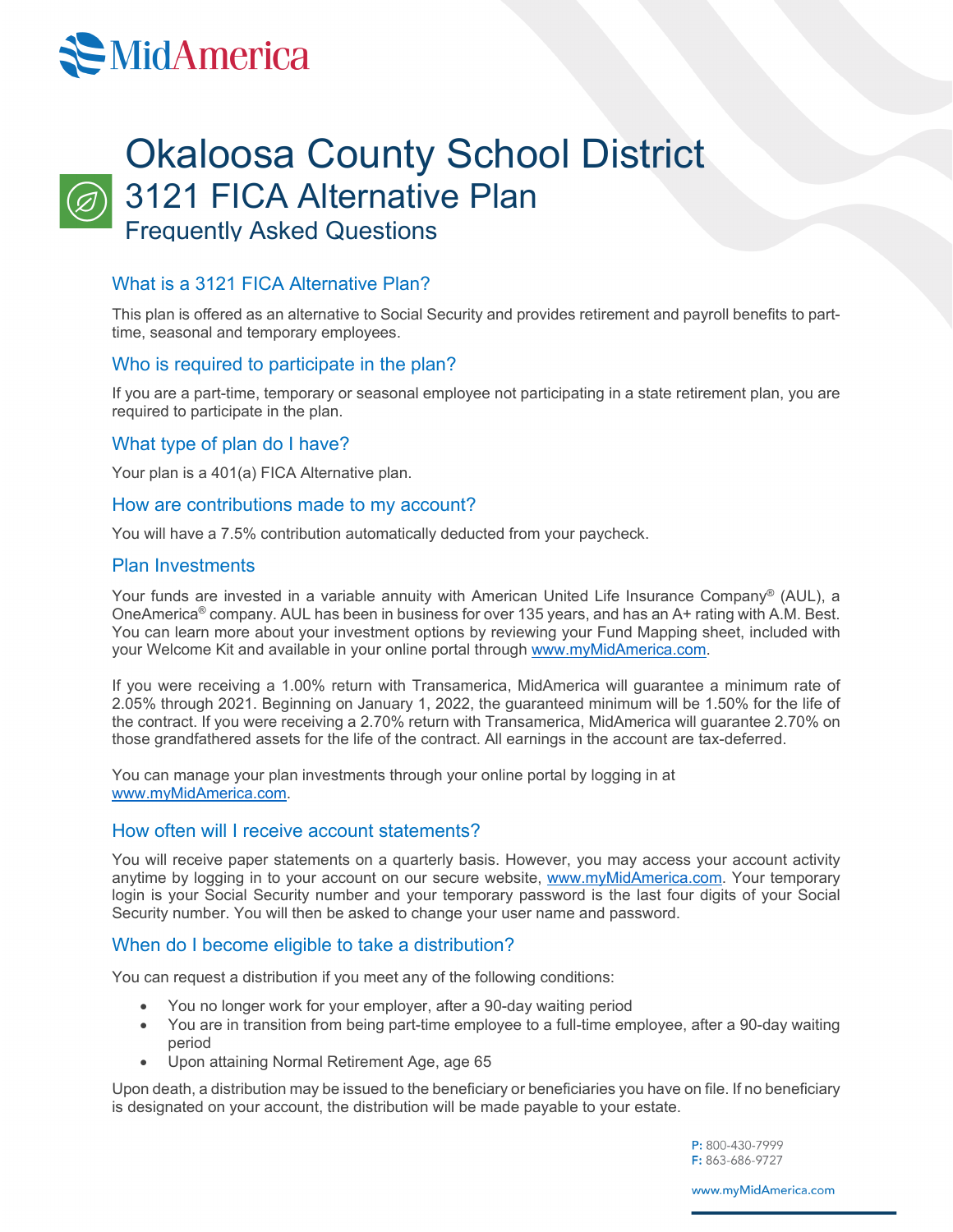

#### Am I required to take a distribution?

You are required to begin receiving Required Minimum Distributions (RMDs) by April 1 of the year following (a) attainment of age 70½ or (b) retirement, whichever is later, per IRS tax regulations. If you do not begin receiving your RMD, the IRS applies an excise penalty tax equal to 50% of your total RMD not distributed during the taxable year. Beginning in the year you turn 70½, MidAmerica will send you an annual statement each fall noting the amount of your RMD. If you have more than one 401(a) plan, you have the option to take your total aggregated RMD amount from only one plan.

#### How do I request a distribution?

You can request a distribution by completing a Distribution Election Form, which can be obtained by logging into your account on our secure website, [www.myMidAmerica.com.](http://www.midamerica.biz/) Your temporary login is your Social Security number and your temporary password is the last four digits of your Social Security number. You can also obtain the form by calling or emailing our Customer Service department at (800) 430-7999 or [accountservices@myMidAmerica.com.](mailto:accountservices@midamerica.biz)

#### When will I receive my distribution?

Distributions are issued weekly. We must obtain authorization from your employer before we pay a distribution. It can take 15-20 days to process your request and issue your distribution.

#### Are there taxes on distributions?

Federal taxes of 20% are withheld from lump-sum distributions over \$200. Taxes are not withheld from rollover distributions.

There is an IRS 10% penalty for distributions taken prior to age 59½ for plans such as this. However, if you are at least age 55 upon separation and remain separated, the penalty does not apply. If you return to work prior to age 59½ for the same employer for more than 20% of your preretirement schedule, to avoid the penalty, you should suspend distributions until you reach age 59½

#### Are hardship withdrawals allowed on the plan?

Hardship withdrawals are not permitted on the plan.

#### Are there any fees?

Yes. If no contributions have been made into your account for a full year, you will be charged an administrative fee of \$1.00 per month. These plan participants who are no longer employed with the School and who could, at any time, request a distribution of their account balance.

#### Does this plan affect my Social Security benefits?

Under the Windfall Elimination Provision, your Social Security retirement or disability benefit is figured using a modified formula when you are also entitled to a pension from a job where you did not pay Social Security tax. As a result, you will receive a lower Social Security benefit than if you were not entitled to a pension from this job. For example, if you are age 62 in 2005, the maximum monthly reduction in your Social Security benefit as a result of this provision is \$313.50. This amount is updated annually. This provision reduces, but does not totally eliminate, your Social Security benefit. For additional information, please refer to Social Security Publication, "Windfall Elimination Provision".

#### How can I view my account balance and transaction history?

Please log into your secure online account through [www.myMidAmerica.com.](http://www.mymidamerica.com/) Your initial username is your Social Security Number (SSN) and your initial password is the last four digits of your Social Security number.

> P: 800-430-7999 F: 863-686-9727

www.myMidAmerica.com